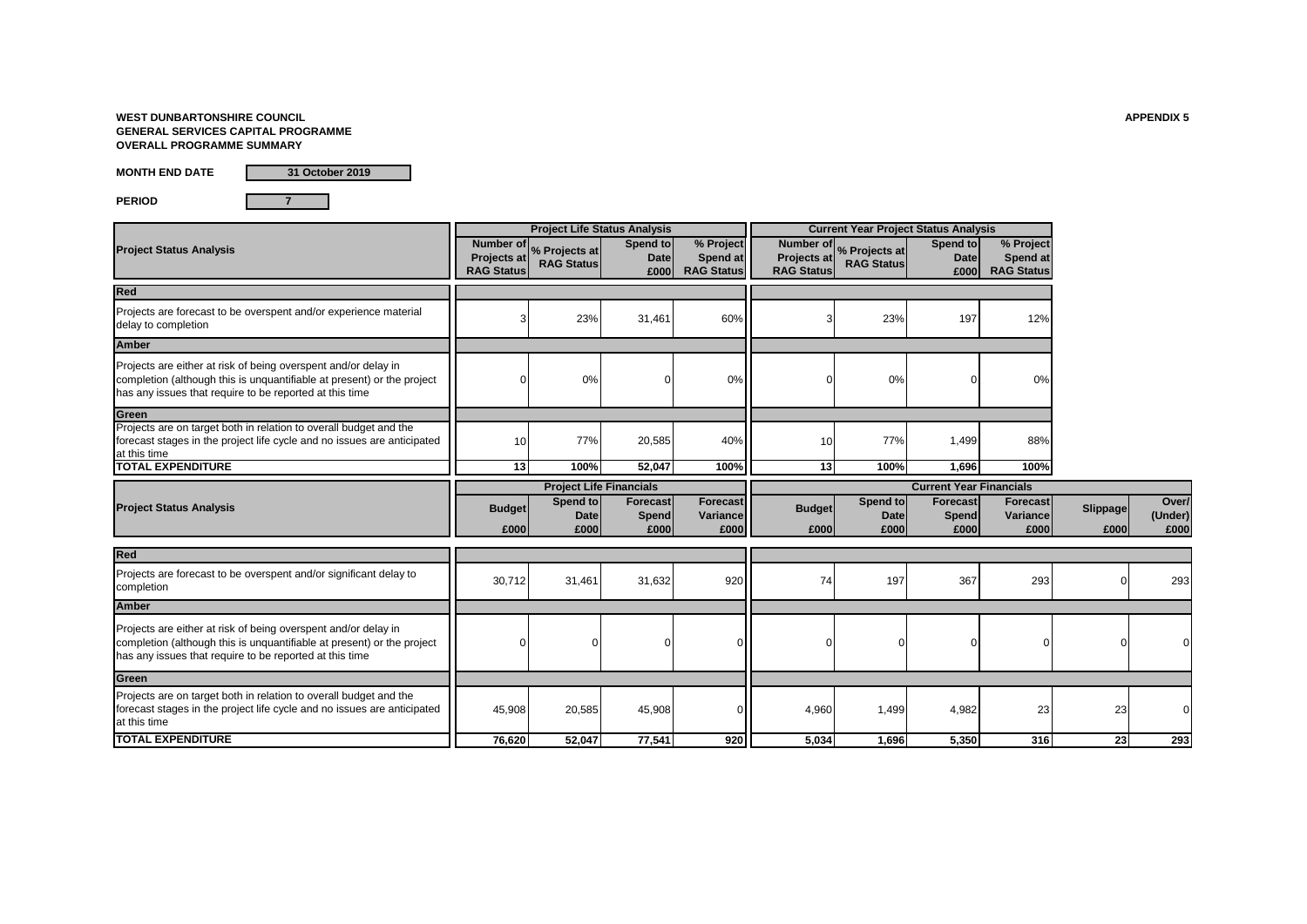| <b>MONTH END DATE</b>                                                                                                                                                                                                                                                                                                                                                                                                                                                                                                                                                                                                                                                                                                                                                                                                                                                                                                                                                                                                                                                                                                                                                                          |                                                                                                     |                      |                                | 31 October 2019             |          |                        |
|------------------------------------------------------------------------------------------------------------------------------------------------------------------------------------------------------------------------------------------------------------------------------------------------------------------------------------------------------------------------------------------------------------------------------------------------------------------------------------------------------------------------------------------------------------------------------------------------------------------------------------------------------------------------------------------------------------------------------------------------------------------------------------------------------------------------------------------------------------------------------------------------------------------------------------------------------------------------------------------------------------------------------------------------------------------------------------------------------------------------------------------------------------------------------------------------|-----------------------------------------------------------------------------------------------------|----------------------|--------------------------------|-----------------------------|----------|------------------------|
| <b>PERIOD</b>                                                                                                                                                                                                                                                                                                                                                                                                                                                                                                                                                                                                                                                                                                                                                                                                                                                                                                                                                                                                                                                                                                                                                                                  |                                                                                                     |                      |                                | 7                           |          |                        |
|                                                                                                                                                                                                                                                                                                                                                                                                                                                                                                                                                                                                                                                                                                                                                                                                                                                                                                                                                                                                                                                                                                                                                                                                |                                                                                                     |                      | <b>Project Life Financials</b> |                             |          |                        |
| <b>Budget Details</b>                                                                                                                                                                                                                                                                                                                                                                                                                                                                                                                                                                                                                                                                                                                                                                                                                                                                                                                                                                                                                                                                                                                                                                          | <b>Budget</b>                                                                                       | <b>Spend to Date</b> |                                | Forecast<br>Spend           | Variance |                        |
|                                                                                                                                                                                                                                                                                                                                                                                                                                                                                                                                                                                                                                                                                                                                                                                                                                                                                                                                                                                                                                                                                                                                                                                                | £000                                                                                                | £000                 | %                              | £000                        | £000     |                        |
| <b>Kilpatrick School - New Build</b>                                                                                                                                                                                                                                                                                                                                                                                                                                                                                                                                                                                                                                                                                                                                                                                                                                                                                                                                                                                                                                                                                                                                                           |                                                                                                     |                      |                                |                             |          |                        |
| <b>Project Life Financials</b>                                                                                                                                                                                                                                                                                                                                                                                                                                                                                                                                                                                                                                                                                                                                                                                                                                                                                                                                                                                                                                                                                                                                                                 | 10,571                                                                                              | 10,687               | 101%                           | 10,836                      | 265      | 3%                     |
| <b>Current Year Financials</b>                                                                                                                                                                                                                                                                                                                                                                                                                                                                                                                                                                                                                                                                                                                                                                                                                                                                                                                                                                                                                                                                                                                                                                 | 56                                                                                                  | 173                  | 306%                           | 321                         | 265      | 469%                   |
| <b>Project Description</b>                                                                                                                                                                                                                                                                                                                                                                                                                                                                                                                                                                                                                                                                                                                                                                                                                                                                                                                                                                                                                                                                                                                                                                     | Design and build of construction of Additional Support Needs School.                                |                      |                                |                             |          |                        |
| Project Lifecycle                                                                                                                                                                                                                                                                                                                                                                                                                                                                                                                                                                                                                                                                                                                                                                                                                                                                                                                                                                                                                                                                                                                                                                              | <b>Planned End Date</b>                                                                             |                      |                                | 31-Mar-20 Forecast End Date |          | 31-Mar-20              |
| <b>Main Issues / Reason for Variance</b>                                                                                                                                                                                                                                                                                                                                                                                                                                                                                                                                                                                                                                                                                                                                                                                                                                                                                                                                                                                                                                                                                                                                                       |                                                                                                     |                      |                                |                             |          |                        |
| retentions due to be paid when all defects are rectified. At this time there are two defects still to be resolved, however it is<br>anticipated retention release will occur this financial year.                                                                                                                                                                                                                                                                                                                                                                                                                                                                                                                                                                                                                                                                                                                                                                                                                                                                                                                                                                                              |                                                                                                     |                      |                                |                             |          |                        |
| <b>Mitigating Action</b><br>Opportunities to mitigate are limited at this time. The Council are obligated to make substantiated payment, however continue to<br>meet with Hubwest on a monthly basis with a view to agreeing the final account and resolving the financial position.<br><b>Anticipated Outcome</b>                                                                                                                                                                                                                                                                                                                                                                                                                                                                                                                                                                                                                                                                                                                                                                                                                                                                             |                                                                                                     |                      |                                |                             |          |                        |
| Project complete albeit over budget.                                                                                                                                                                                                                                                                                                                                                                                                                                                                                                                                                                                                                                                                                                                                                                                                                                                                                                                                                                                                                                                                                                                                                           |                                                                                                     |                      |                                |                             |          |                        |
|                                                                                                                                                                                                                                                                                                                                                                                                                                                                                                                                                                                                                                                                                                                                                                                                                                                                                                                                                                                                                                                                                                                                                                                                | 3,677                                                                                               | 4,084                | 111%                           | 4,094                       | 417      |                        |
|                                                                                                                                                                                                                                                                                                                                                                                                                                                                                                                                                                                                                                                                                                                                                                                                                                                                                                                                                                                                                                                                                                                                                                                                | 0                                                                                                   | 0                    | 0%                             | 10                          | 10       |                        |
|                                                                                                                                                                                                                                                                                                                                                                                                                                                                                                                                                                                                                                                                                                                                                                                                                                                                                                                                                                                                                                                                                                                                                                                                |                                                                                                     |                      |                                |                             |          |                        |
|                                                                                                                                                                                                                                                                                                                                                                                                                                                                                                                                                                                                                                                                                                                                                                                                                                                                                                                                                                                                                                                                                                                                                                                                | Design and construction of new Secondary School in Bellsmyre, Dumbarton.<br><b>Planned End Date</b> |                      |                                | 31-Mar-19 Actual End Date   |          |                        |
|                                                                                                                                                                                                                                                                                                                                                                                                                                                                                                                                                                                                                                                                                                                                                                                                                                                                                                                                                                                                                                                                                                                                                                                                |                                                                                                     |                      |                                |                             |          | 11%<br>0%<br>31-Mar-19 |
| <b>OLSP - New Build</b><br><b>Project Life Financials</b><br><b>Current Year Financials</b><br><b>Project Description</b><br>Project Lifecycle<br><b>Main Issues / Reason for Variance</b><br>Project handed over and school opened on 25 October 2017, snagging process is complete and retentions have been released in<br>relation to the new build. Originally £0.264m was contained within the budget for demolition but this was exceeded by £0.134m.<br>Abnormals in respect of ground conditions also required to be paid from WDC Capital Contributions. Demolition is now complete<br>and retentions of £0.010m on demolition project are due January 2020. The remaining overspend of £0.273m is in relation to late<br>contractor change notices.<br><b>Mitigating Action</b><br>None available at this time due to cost of demolition being in excess of budgetary provision.<br><b>Anticipated Outcome</b><br>New Build opened to pupils on 25 October 2017 in line with the programme, however due to the tender for the demolition being in<br>excess of budgetary provision and additional costs required to be paid from WDC capital contribution the project will report an |                                                                                                     |                      |                                |                             |          |                        |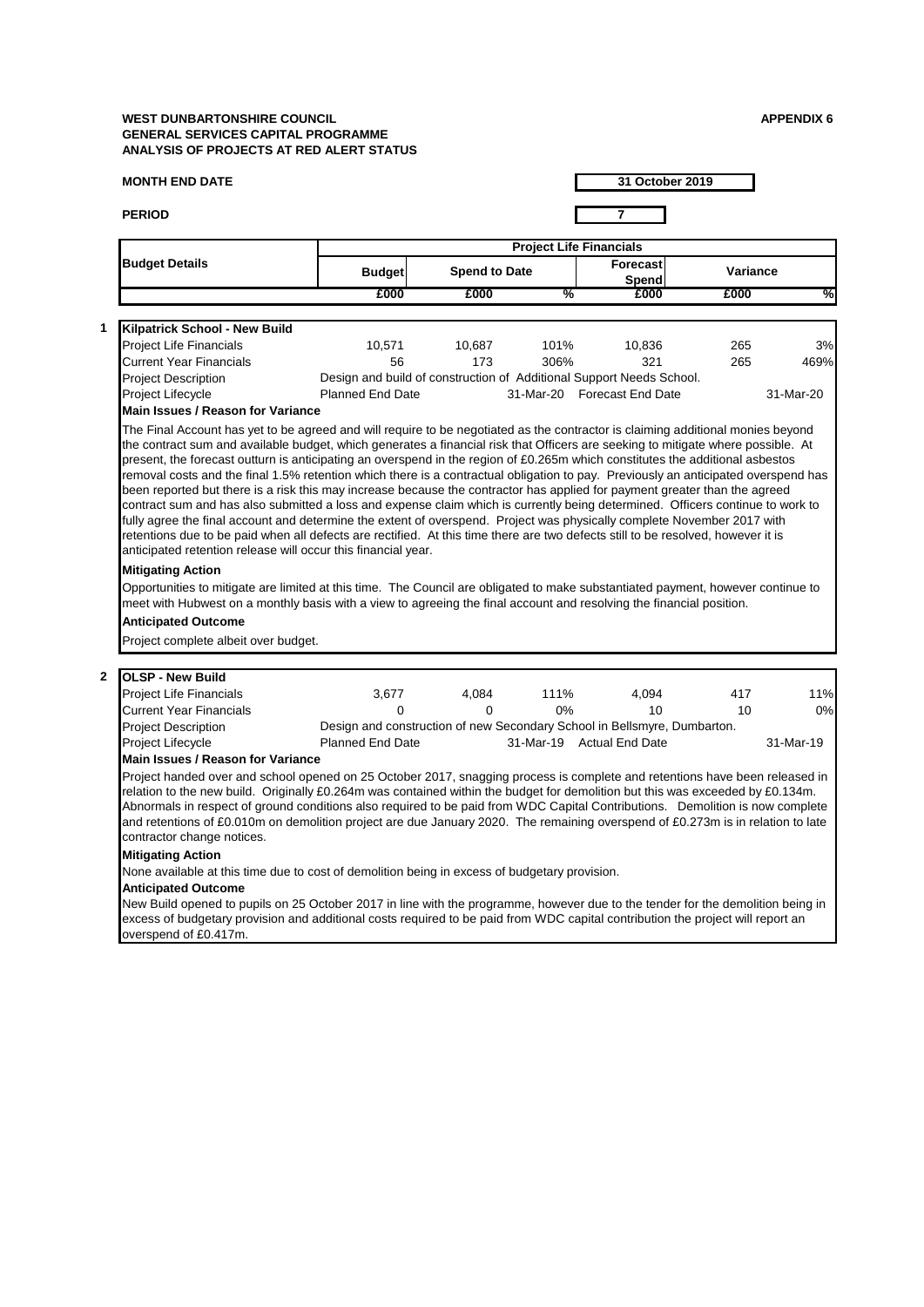| <b>MONTH END DATE</b>                                                                                                                                                                                                                                                                                                                                                                                                                                                           |                         | 31 October 2019      |               |                                                                                             |          |           |  |
|---------------------------------------------------------------------------------------------------------------------------------------------------------------------------------------------------------------------------------------------------------------------------------------------------------------------------------------------------------------------------------------------------------------------------------------------------------------------------------|-------------------------|----------------------|---------------|---------------------------------------------------------------------------------------------|----------|-----------|--|
| <b>PERIOD</b>                                                                                                                                                                                                                                                                                                                                                                                                                                                                   |                         |                      |               |                                                                                             |          |           |  |
|                                                                                                                                                                                                                                                                                                                                                                                                                                                                                 |                         |                      |               | <b>Project Life Financials</b>                                                              |          |           |  |
| <b>Budget Details</b>                                                                                                                                                                                                                                                                                                                                                                                                                                                           | <b>Budget</b>           | <b>Spend to Date</b> |               | Forecast<br>Spend                                                                           | Variance |           |  |
|                                                                                                                                                                                                                                                                                                                                                                                                                                                                                 | £000                    | £000                 | $\frac{9}{6}$ | £000                                                                                        | £000     | %         |  |
| <b>New Balloch Campus</b>                                                                                                                                                                                                                                                                                                                                                                                                                                                       |                         |                      |               |                                                                                             |          |           |  |
| <b>Project Life Financials</b>                                                                                                                                                                                                                                                                                                                                                                                                                                                  | 16,464                  | 16.691               | 101%          | 16,703                                                                                      | 239      | 1%        |  |
| <b>Current Year Financials</b>                                                                                                                                                                                                                                                                                                                                                                                                                                                  | 18                      | 24                   | 133%          | 36                                                                                          | 18       | 102%      |  |
| <b>Project Description</b>                                                                                                                                                                                                                                                                                                                                                                                                                                                      | Jamestown PS and EE&CC. |                      |               | Construction of new primary school in Balloch to incorporate St Kessog's PS, Haldane PS and |          |           |  |
| <b>Project Lifecycle</b>                                                                                                                                                                                                                                                                                                                                                                                                                                                        | <b>Planned End Date</b> |                      |               | 31-Mar-20 Actual End Date                                                                   |          | 31-Mar-20 |  |
| Main Issues / Reason for Variance                                                                                                                                                                                                                                                                                                                                                                                                                                               |                         |                      |               |                                                                                             |          |           |  |
| The main construction project reached the end of the defect rectification period on 9 February 2019, however retention of £0.016m<br>is currently being held and will be released when the Making Good Defects certificate which is forecast to be issued December<br>2019. The overall project is reporting an anticipated overspend of £0.239m at this time and is expected to be financially complete<br>by 31 March 2020 with the release of the Haldane demolition figure. |                         |                      |               |                                                                                             |          |           |  |
| <b>Mitigating Action</b>                                                                                                                                                                                                                                                                                                                                                                                                                                                        |                         |                      |               |                                                                                             |          |           |  |
| None available.                                                                                                                                                                                                                                                                                                                                                                                                                                                                 |                         |                      |               |                                                                                             |          |           |  |
| <b>Anticipated Outcome</b>                                                                                                                                                                                                                                                                                                                                                                                                                                                      |                         |                      |               |                                                                                             |          |           |  |
| Delivery of project on programme, however forecast overspend in the region of £0.239m.                                                                                                                                                                                                                                                                                                                                                                                          |                         |                      |               |                                                                                             |          |           |  |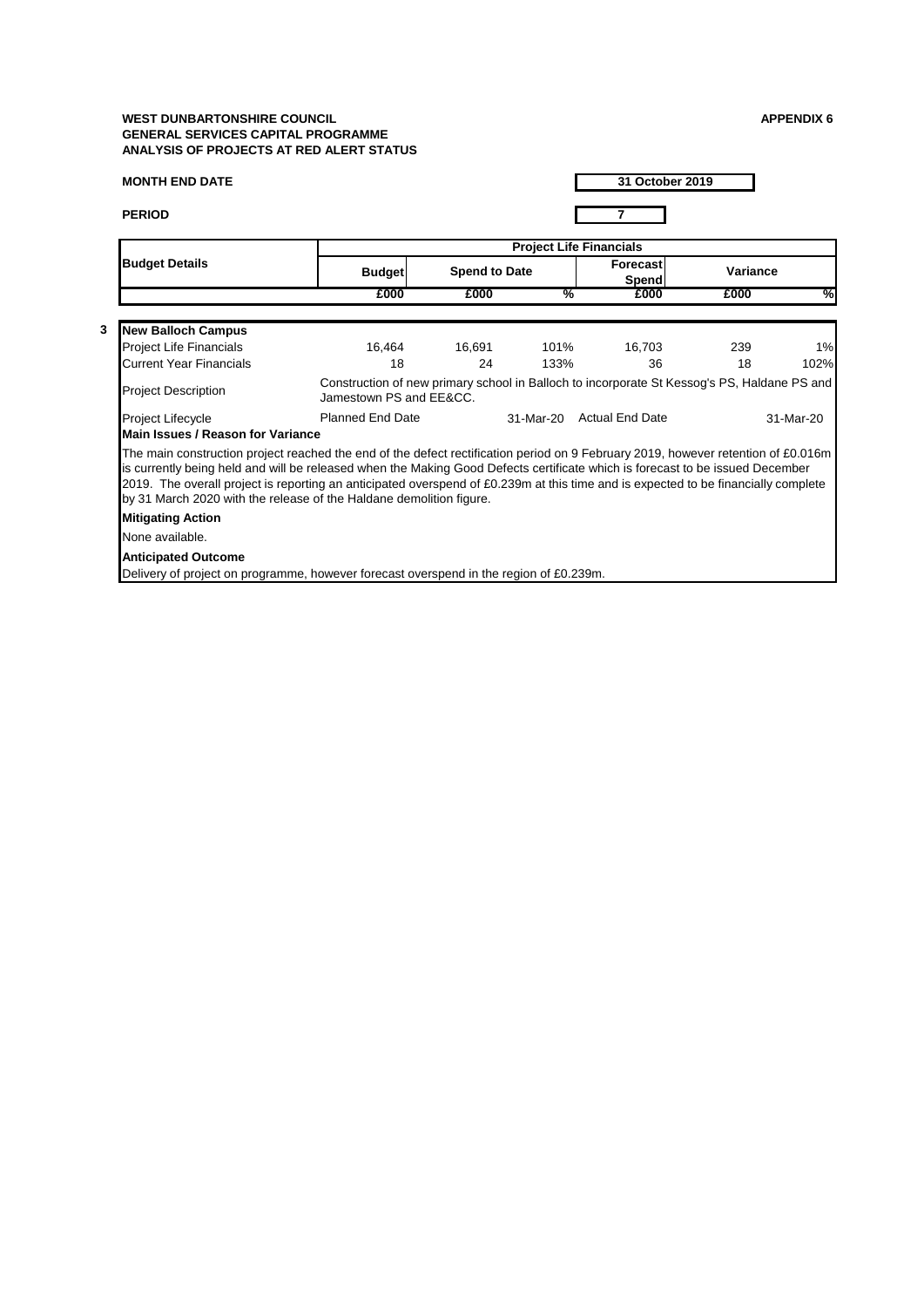|               | <b>MONTH END DATE</b>                                                                                                              |                          |                      |           |     | 31 October 2019                                                                        |          |           |
|---------------|------------------------------------------------------------------------------------------------------------------------------------|--------------------------|----------------------|-----------|-----|----------------------------------------------------------------------------------------|----------|-----------|
| <b>PERIOD</b> |                                                                                                                                    |                          |                      |           |     | 7                                                                                      |          |           |
|               |                                                                                                                                    |                          |                      |           |     | <b>Project Life Financials</b>                                                         |          |           |
|               | <b>Budget Details</b>                                                                                                              | <b>Budget</b>            | <b>Spend to Date</b> |           |     | <b>Forecast</b><br>Spend                                                               | Variance |           |
|               |                                                                                                                                    | £000                     | £000                 |           | %   | £000                                                                                   | £000     | %         |
| 1             | <b>AV Equipment - Education</b>                                                                                                    |                          |                      |           |     |                                                                                        |          |           |
|               | <b>Project Life Financials</b>                                                                                                     | 150                      | 0                    |           | 0%  | 150                                                                                    | 0        | 0%        |
|               | <b>Current Year Financials</b>                                                                                                     | 150                      | $\Omega$             |           | 0%  | 150                                                                                    | 0        | 0%        |
|               | <b>Project Description</b>                                                                                                         | AV Equipment - Education |                      |           |     |                                                                                        |          |           |
|               | Project Lifecycle                                                                                                                  | <b>Planned End Date</b>  |                      | 31-Mar-20 |     | <b>Forecast End Date</b>                                                               |          | 31-Mar-20 |
|               | <b>Main Issues / Reason for Variance</b>                                                                                           |                          |                      |           |     |                                                                                        |          |           |
|               | Plans for budget are progressing and is currently at procurement stage. Full spend is anticipated in 2019/20.                      |                          |                      |           |     |                                                                                        |          |           |
|               | <b>Mitigating Action</b>                                                                                                           |                          |                      |           |     |                                                                                        |          |           |
|               | None required.                                                                                                                     |                          |                      |           |     |                                                                                        |          |           |
|               | <b>Anticipated Outcome</b>                                                                                                         |                          |                      |           |     |                                                                                        |          |           |
|               | Purchase of AV Equipment for Education.                                                                                            |                          |                      |           |     |                                                                                        |          |           |
|               |                                                                                                                                    |                          |                      |           |     |                                                                                        |          |           |
| 2             | Choices Programme - to assist young people who require additional support                                                          |                          |                      |           |     |                                                                                        |          |           |
|               | <b>Project Life Financials</b>                                                                                                     | 750                      | 739                  |           | 99% | 750                                                                                    | 0        | 0%        |
|               | <b>Current Year Financials</b>                                                                                                     | 185                      | 174                  |           | 94% | 185                                                                                    | 0        | 0%        |
|               |                                                                                                                                    |                          |                      |           |     | Bringing together Central Support Services which will include relocation of Choices    |          |           |
|               | <b>Project Description</b>                                                                                                         | Programme.               |                      |           |     |                                                                                        |          |           |
|               | Project Lifecycle                                                                                                                  | <b>Planned End Date</b>  |                      | 31-Mar-20 |     | Forecast End Date                                                                      |          | 31-Aug-19 |
|               | Main Issues / Reason for Variance                                                                                                  |                          |                      |           |     |                                                                                        |          |           |
|               | Work was completed in August 2019 and school opened to pupils. Project now awaiting final recharges from Building Services.        |                          |                      |           |     |                                                                                        |          |           |
|               | <b>Mitigating Action</b>                                                                                                           |                          |                      |           |     |                                                                                        |          |           |
|               | None required.                                                                                                                     |                          |                      |           |     |                                                                                        |          |           |
|               | <b>Anticipated Outcome</b>                                                                                                         |                          |                      |           |     |                                                                                        |          |           |
|               | Project delivered.                                                                                                                 |                          |                      |           |     |                                                                                        |          |           |
|               |                                                                                                                                    |                          |                      |           |     |                                                                                        |          |           |
| 3             | Aitkenbar PS, St Peters PS, Andrew Cameron EE&CC                                                                                   |                          |                      |           |     |                                                                                        |          |           |
|               | Project Life Financials                                                                                                            | 10,426                   | 10,318               |           | 99% | 10,426                                                                                 | 0        | 0%        |
|               | <b>Current Year Financials</b>                                                                                                     | 108                      | $\Omega$             |           | 0%  | 108                                                                                    | $\Omega$ | 0%        |
|               | <b>Project Description</b>                                                                                                         |                          |                      |           |     | Design and construction of new co-located school to replace 3 separate establishments. |          |           |
|               | Project Lifecycle                                                                                                                  | <b>Planned End Date</b>  |                      |           |     | 31-Mar-20 Actual End Date                                                              |          | 31-Mar-20 |
|               | Main Issues / Reason for Variance                                                                                                  |                          |                      |           |     |                                                                                        |          |           |
|               | Final retention payment to contractor was expected to be released late 2018/19, with a projected underspend of £0.210m, however    |                          |                      |           |     |                                                                                        |          |           |
|               | this was subject to the satisfactory completion of two remaining defects, both relating to drainage. The contractor completed      |                          |                      |           |     |                                                                                        |          |           |
|               | remedial works during the school summer holiday and once the defects are verified as closed, Officers will release the Making      |                          |                      |           |     |                                                                                        |          |           |
|               | Good Defects certificate and in turn the remaining 1.5% retention will be released. The project is still forecasting an underspend |                          |                      |           |     |                                                                                        |          |           |
|               | of £0.210m, which was recognised in 2018/19.                                                                                       |                          |                      |           |     |                                                                                        |          |           |
|               | <b>Mitigating Action</b>                                                                                                           |                          |                      |           |     |                                                                                        |          |           |
|               | None required.                                                                                                                     |                          |                      |           |     |                                                                                        |          |           |
|               | <b>Anticipated Outcome</b>                                                                                                         |                          |                      |           |     |                                                                                        |          |           |
|               | Delivery of project on programme and under budget. Underspend was removed from budget in 2019/20.                                  |                          |                      |           |     |                                                                                        |          |           |
|               |                                                                                                                                    |                          |                      |           |     |                                                                                        |          |           |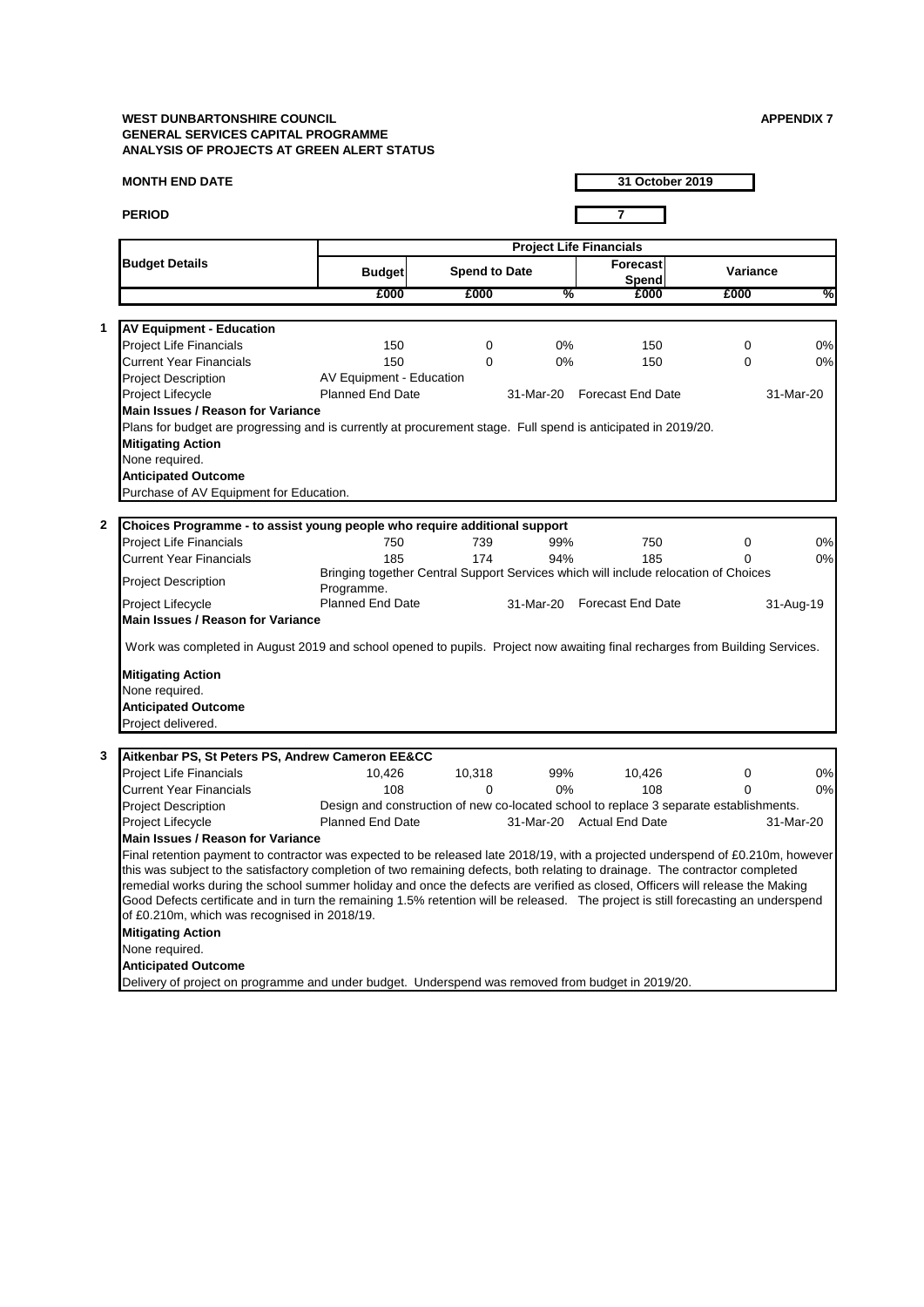| <b>MONTH END DATE</b>                                                                                                                                                                                                                                                                                                                                                                                                                                                                                                                                                                                                                                                                                                                                                                                            |                                                  |                      |        | 31 October 2019                                                                          |             |           |  |  |  |  |
|------------------------------------------------------------------------------------------------------------------------------------------------------------------------------------------------------------------------------------------------------------------------------------------------------------------------------------------------------------------------------------------------------------------------------------------------------------------------------------------------------------------------------------------------------------------------------------------------------------------------------------------------------------------------------------------------------------------------------------------------------------------------------------------------------------------|--------------------------------------------------|----------------------|--------|------------------------------------------------------------------------------------------|-------------|-----------|--|--|--|--|
| <b>PERIOD</b>                                                                                                                                                                                                                                                                                                                                                                                                                                                                                                                                                                                                                                                                                                                                                                                                    |                                                  |                      |        | $\overline{7}$                                                                           |             |           |  |  |  |  |
|                                                                                                                                                                                                                                                                                                                                                                                                                                                                                                                                                                                                                                                                                                                                                                                                                  | <b>Project Life Financials</b>                   |                      |        |                                                                                          |             |           |  |  |  |  |
| <b>Budget Details</b>                                                                                                                                                                                                                                                                                                                                                                                                                                                                                                                                                                                                                                                                                                                                                                                            | <b>Budget</b>                                    | <b>Spend to Date</b> |        | Forecast<br>Spend                                                                        | Variance    |           |  |  |  |  |
|                                                                                                                                                                                                                                                                                                                                                                                                                                                                                                                                                                                                                                                                                                                                                                                                                  | £000                                             | £000                 | %      | £000                                                                                     | £000        | %         |  |  |  |  |
| 4<br><b>Schools Estate Improvement Plan</b>                                                                                                                                                                                                                                                                                                                                                                                                                                                                                                                                                                                                                                                                                                                                                                      |                                                  |                      |        |                                                                                          |             |           |  |  |  |  |
| <b>Project Life Financials</b>                                                                                                                                                                                                                                                                                                                                                                                                                                                                                                                                                                                                                                                                                                                                                                                   | 20,000                                           | 1,174                | 6%     | 20,000                                                                                   | $\mathbf 0$ | 0%        |  |  |  |  |
| <b>Current Year Financials</b>                                                                                                                                                                                                                                                                                                                                                                                                                                                                                                                                                                                                                                                                                                                                                                                   | 1,442                                            | 966                  | 67%    | 1,442                                                                                    | $\Omega$    | 0%        |  |  |  |  |
| <b>Project Description</b>                                                                                                                                                                                                                                                                                                                                                                                                                                                                                                                                                                                                                                                                                                                                                                                       |                                                  |                      |        | New Build Renton Campus and St Mary's & St Martin's refurbishment works.                 |             |           |  |  |  |  |
| Project Lifecycle                                                                                                                                                                                                                                                                                                                                                                                                                                                                                                                                                                                                                                                                                                                                                                                                | <b>Planned End Date</b>                          |                      |        | 31-Mar-24 Forecast End Date                                                              |             | 31-Mar-24 |  |  |  |  |
| <b>Main Issues / Reason for Variance</b>                                                                                                                                                                                                                                                                                                                                                                                                                                                                                                                                                                                                                                                                                                                                                                         |                                                  |                      |        |                                                                                          |             |           |  |  |  |  |
| complete in December 2019 with a site forecast contractor possession date in late January 2020. With regards to St Marys, works<br>commenced October 2018 with completion of the internal upgrade anticipated to complete March 2020. Dinning hall extension and<br>MUGA are being progressed and anticipated delivery will be during financial year 2020/21 for both of these projects. Due to the<br>nature of some of the works, they cannot take place while the school is in operation so required to be carried out during the school<br>recess. At this time £4m remains unallocated until a revised school estate management plan is approved.<br><b>Mitigating Action</b><br>Project monitored regularly with site meetings and reported to Schools Estate Project Board.<br><b>Anticipated Outcome</b> |                                                  |                      |        |                                                                                          |             |           |  |  |  |  |
| Funds anticipated to be utilised by 2023 subject to consultation.                                                                                                                                                                                                                                                                                                                                                                                                                                                                                                                                                                                                                                                                                                                                                |                                                  |                      |        |                                                                                          |             |           |  |  |  |  |
| 5<br>Schools Estate Refurbishment Plan                                                                                                                                                                                                                                                                                                                                                                                                                                                                                                                                                                                                                                                                                                                                                                           |                                                  |                      |        |                                                                                          |             |           |  |  |  |  |
| Project Life Financials                                                                                                                                                                                                                                                                                                                                                                                                                                                                                                                                                                                                                                                                                                                                                                                          | 5,508                                            | 5.478                | 99%    | 5,508                                                                                    | 0           | 0%        |  |  |  |  |
| <b>Current Year Financials</b>                                                                                                                                                                                                                                                                                                                                                                                                                                                                                                                                                                                                                                                                                                                                                                                   | 22                                               | (7)                  | $-33%$ | 24                                                                                       | 1           | 6%        |  |  |  |  |
| Project Description                                                                                                                                                                                                                                                                                                                                                                                                                                                                                                                                                                                                                                                                                                                                                                                              | various schools from Condition C to Condition B. |                      |        | Completion of condition surveys has been carried out to identify works required to bring |             |           |  |  |  |  |
| Project Lifecycle<br><b>Main Issues / Reason for Variance</b>                                                                                                                                                                                                                                                                                                                                                                                                                                                                                                                                                                                                                                                                                                                                                    | <b>Planned End Date</b>                          |                      |        | 31-Mar-20 Forecast End Date                                                              |             | 31-Mar-20 |  |  |  |  |
| All works complete at October 2019 and now awaiting final recharges.                                                                                                                                                                                                                                                                                                                                                                                                                                                                                                                                                                                                                                                                                                                                             |                                                  |                      |        |                                                                                          |             |           |  |  |  |  |
| <b>Mitigating Action</b><br>None required as project now complete.<br><b>Anticipated Outcome</b>                                                                                                                                                                                                                                                                                                                                                                                                                                                                                                                                                                                                                                                                                                                 |                                                  |                      |        |                                                                                          |             |           |  |  |  |  |
| To improve the condition of schools within budget albeit later than first anticipated.                                                                                                                                                                                                                                                                                                                                                                                                                                                                                                                                                                                                                                                                                                                           |                                                  |                      |        |                                                                                          |             |           |  |  |  |  |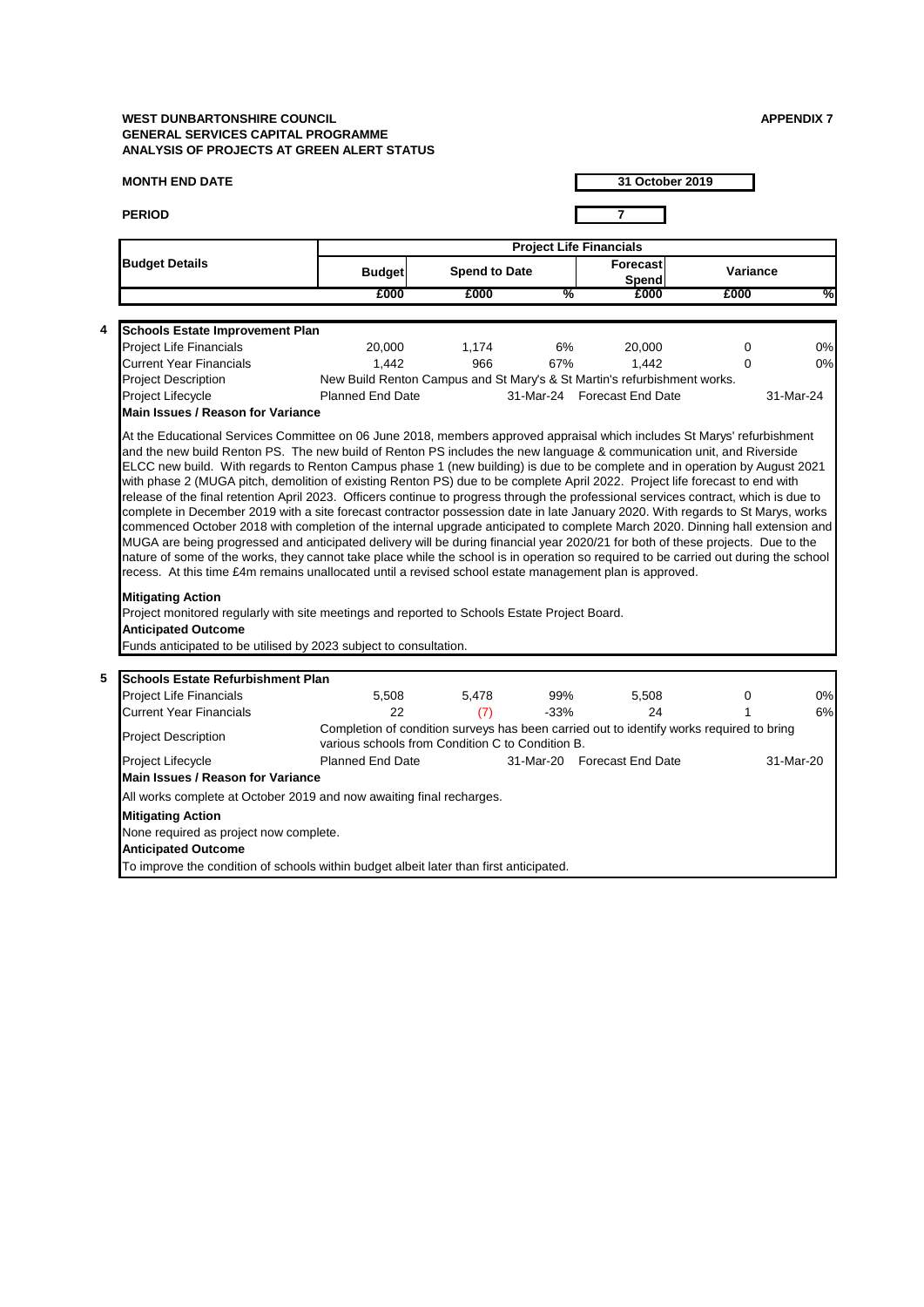| <b>MONTH END DATE</b>                                                                                                                                                                                                                                                                                                                                                                                                            |                                                                                                                                                                          |                      |                                | 31 October 2019             |          |           |
|----------------------------------------------------------------------------------------------------------------------------------------------------------------------------------------------------------------------------------------------------------------------------------------------------------------------------------------------------------------------------------------------------------------------------------|--------------------------------------------------------------------------------------------------------------------------------------------------------------------------|----------------------|--------------------------------|-----------------------------|----------|-----------|
| <b>PERIOD</b>                                                                                                                                                                                                                                                                                                                                                                                                                    |                                                                                                                                                                          |                      |                                | $\overline{7}$              |          |           |
|                                                                                                                                                                                                                                                                                                                                                                                                                                  |                                                                                                                                                                          |                      | <b>Project Life Financials</b> |                             |          |           |
| <b>Budget Details</b>                                                                                                                                                                                                                                                                                                                                                                                                            | <b>Budget</b>                                                                                                                                                            | <b>Spend to Date</b> |                                | <b>Forecast</b><br>Spend    | Variance |           |
|                                                                                                                                                                                                                                                                                                                                                                                                                                  | £000                                                                                                                                                                     | £000                 | $\%$                           | £000                        | £000     | %         |
| Early Years Early Learning and Childcare Funding<br>6                                                                                                                                                                                                                                                                                                                                                                            |                                                                                                                                                                          |                      |                                |                             |          |           |
| Project Life Financials                                                                                                                                                                                                                                                                                                                                                                                                          | 8,562                                                                                                                                                                    | 2,340                | 27%                            | 8,562                       | 0        | 0%        |
| <b>Current Year Financials</b>                                                                                                                                                                                                                                                                                                                                                                                                   | 2,977                                                                                                                                                                    | 254                  | 9%                             | 2,977                       | 0        | 0%        |
| <b>Project Description</b>                                                                                                                                                                                                                                                                                                                                                                                                       | Early learning and childcare funding awarded to West Dunbartonshire Council to facilitate the<br>expansion in entitlement to funded ELCC to 1140 hours from August 2020. |                      |                                |                             |          |           |
| Project Lifecycle<br>Main Issues / Reason for Variance                                                                                                                                                                                                                                                                                                                                                                           | <b>Planned End Date</b>                                                                                                                                                  |                      |                                | 31-Mar-22 Forecast End Date |          | 31-Mar-22 |
| Braehead - Phase 1 is ongoing and expected to be complete mid November 2019. Levenvale is now complete. Dalmonach works<br>on-site however contractor has experienced delays on site and requested an extension of time which will delay completion to<br>November. Whitecrook commenced August and works are progressing on site and due to complete end November. St Ronan's                                                   |                                                                                                                                                                          |                      |                                |                             |          |           |
| is newly added to the delivery plan and works also commenced August and are due to complete mid November. Various works<br>commenced on Legacy ELCC and are ongoing throughout the financial year. Works to upgrade kitchens to deal with capacity for<br>1140 implementation ongoing and will continue throughout the financial year.<br><b>Mitigating Action</b><br>None available at this time.<br><b>Anticipated Outcome</b> |                                                                                                                                                                          |                      |                                |                             |          |           |
| The project will be completed to deliver the requirements of the Early Years expansion plans.                                                                                                                                                                                                                                                                                                                                    |                                                                                                                                                                          |                      |                                |                             |          |           |
| New Levenvale Primary School All Weather Pitch<br>7                                                                                                                                                                                                                                                                                                                                                                              |                                                                                                                                                                          |                      |                                |                             |          |           |
| Project Life Financials<br><b>Current Year Financials</b>                                                                                                                                                                                                                                                                                                                                                                        | 263<br>$\Omega$                                                                                                                                                          | 254<br>4             | 96%<br>0%                      | 263                         | 0<br>13  |           |
| Project Description                                                                                                                                                                                                                                                                                                                                                                                                              | New Levenvale Primary School All Weather Pitch.                                                                                                                          |                      |                                | 13                          |          |           |
| Project Lifecycle                                                                                                                                                                                                                                                                                                                                                                                                                | <b>Planned End Date</b>                                                                                                                                                  |                      |                                | 31-Mar-20 Forecast End Date |          | 28-Feb-19 |
| <b>Main Issues / Reason for Variance</b>                                                                                                                                                                                                                                                                                                                                                                                         |                                                                                                                                                                          |                      |                                |                             |          |           |
| Works complete with retentions of £0.013m due in 2019/20.                                                                                                                                                                                                                                                                                                                                                                        |                                                                                                                                                                          |                      |                                |                             |          |           |
| <b>Mitigating Action</b>                                                                                                                                                                                                                                                                                                                                                                                                         |                                                                                                                                                                          |                      |                                |                             |          | 0%<br>0%  |
| None required.                                                                                                                                                                                                                                                                                                                                                                                                                   |                                                                                                                                                                          |                      |                                |                             |          |           |
| <b>Anticipated Outcome</b><br>Project delivered on budget but later than originally planned.                                                                                                                                                                                                                                                                                                                                     |                                                                                                                                                                          |                      |                                |                             |          |           |
|                                                                                                                                                                                                                                                                                                                                                                                                                                  |                                                                                                                                                                          |                      |                                |                             |          |           |
| St. Patrick's PS New Play Upgrades<br>8                                                                                                                                                                                                                                                                                                                                                                                          |                                                                                                                                                                          |                      |                                |                             |          |           |
| Project Life Financials                                                                                                                                                                                                                                                                                                                                                                                                          | 200                                                                                                                                                                      | 209                  | 105%                           | 200                         | 0        | 0%        |
| <b>Current Year Financials</b>                                                                                                                                                                                                                                                                                                                                                                                                   | 94                                                                                                                                                                       | 104                  | 110%                           | 103                         | 8        | 9%        |
| Project Description                                                                                                                                                                                                                                                                                                                                                                                                              | New MUGA for St. Patricks Primary School and playground improvements.<br><b>Planned End Date</b>                                                                         |                      |                                | 31-Mar-20 Forecast End Date |          | 30-Jun-19 |
| Project Lifecycle<br><b>Main Issues / Reason for Variance</b>                                                                                                                                                                                                                                                                                                                                                                    |                                                                                                                                                                          |                      |                                |                             |          |           |
| Works complete with retentions due 2020/21.                                                                                                                                                                                                                                                                                                                                                                                      |                                                                                                                                                                          |                      |                                |                             |          |           |
| <b>Mitigating Action</b>                                                                                                                                                                                                                                                                                                                                                                                                         |                                                                                                                                                                          |                      |                                |                             |          |           |
| None required.                                                                                                                                                                                                                                                                                                                                                                                                                   |                                                                                                                                                                          |                      |                                |                             |          |           |
| <b>Anticipated Outcome</b>                                                                                                                                                                                                                                                                                                                                                                                                       |                                                                                                                                                                          |                      |                                |                             |          |           |